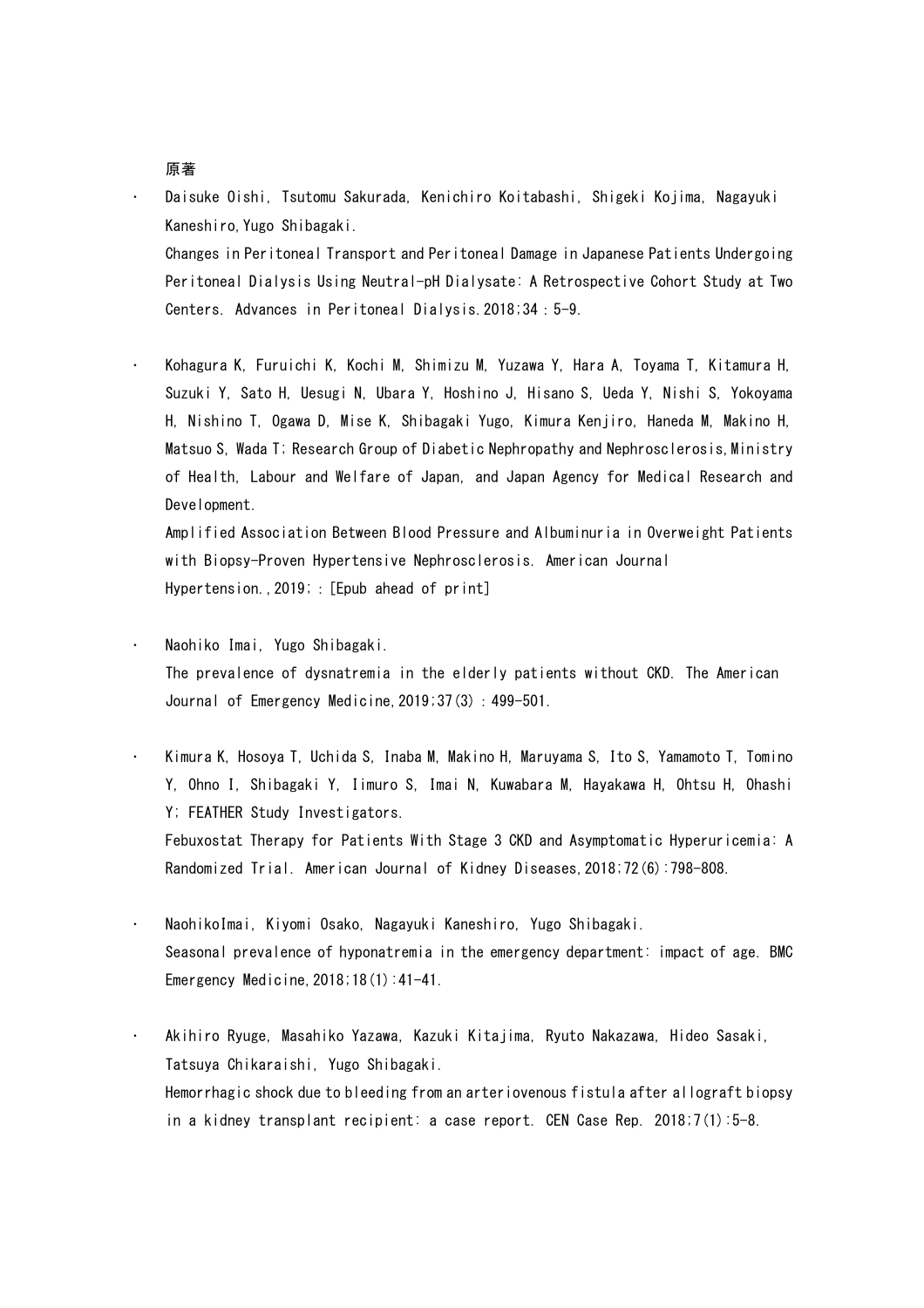- Yoko Fujita,Tomo Suzuki, Wei Han, Shika Watanabe, koichi Yahagi, Mayumi Nakata, Takeshi Okamoto, Daisuke Ichikawa, Juki Koike, Yugo Shibagaki. A Case of Self-Limiting Crescentic Immunoglobulin A Glomerulonephritis Associated with Sternoclavicular Arthritis. Case Rep Nephrol Dial,2018;8(3):246-252.
- Yoichiro Otaki, Tetsu Watanabe, Tsuneo Konta, Masafumi Watanabe, Shoichi Fujimoto, Yuji Sato, Koichi Asahi, Kunihiro Yamagata, Kazuhiko Tsuruya, Ichiei Narita, Masato Kasahara,Yugo Shibagaki,Kunitoshi Iseki,Toshiki Moriyama,Masahide Kondo,Tsuyoshi Watanabe.

Effect of Hypertension on Aortic Artery Disease-Related Mortality- 3.8-Year Nationwide Community-Based Prospective Cohort Study.Circulation Journal,2018;82(11):2776-2782.

 Ryohei Yamamoto,Enyu Imai,Shoichi Maruyama,HitoshiYokoyama,Hitoshi Sugiyama,Kosaku Nitta,Tatsuo Tsukamoto,Shunya Uchida,Asami Takeda,Toshinobu Sato,Takashi Wada, Hiroki Hayashi, Yasuhiro Akai, Megumu Fukunaga, Kazuhiko Tsuruya, Kosuke Masutani,Tsuneo Konta,Tatsuya Shoji,Takeyuki Hiramatsu,Shunsuke Goto,Hirofumi Tamai,Saori Nishio,Arimasa Shirasaki,Kojiro Nagai,Kunihiro Yamagata,Hajime Hasegawa,Hidemo Yasuda,Shizunori Ichida,Tomohiko Naruse,Kei Fukami,Tomoya Nishino,Hiroshi Sobajima,Satoshi Tanaka,Toshiyuki Akahori,Takafumi Ito,Terada Yoshio,Ritsuko Katafuchi,Shouichi Fujimoto,Hirokazu Okada,Eiji Ishimura,Junichiro James Kazama,Keiju Hiromura,Tetsushi Mimura,Satashi Suzuki,Yosuke Saka,Tadashi Sofue,Yusuke Suzuki,Yugo Shibagaki,Kiyoki Kitagawa,Kunio Morozumi,Yoshiro Fujita,Makoto Mizutani,Takashi Shigematsu,Naoki Kashihara,Hiroaki Sato,Seiichi Matsuo,Ichiei Narita,Yoshitaka Isaka.

Regional variations in immunosuppressive therapy in patients with primary nephrotic syndrome: the Japan nephrotic syndrome cohort study. Clin Exp Nephrol.2018;22(6):1266-1280.

 Furuichi K,Shimizu M,Yuzawa Y,Hara A,Toyama T,Kitamura H,Suzuki Y,Sato H,Uesugi N,Ubara Y,Hoshino J,Hisano S,Ueda Y9 Nishi S,Yokoyama H,Nishino T,Kohagura K,Ogawa D,Mise K,Shibagaki Yugo,Kimura Kenjiro,Haneda M,Makino H,Matsuo S,Wada T; Research Group of Diabetic Nephropathy and Nephrosclerosis,Ministry of Health,Labour and Welfare of Japan,and Japan Agency for Medical Research and Development. Nationwide multicenter kidney biopsy study of Japanese patients with hypertensive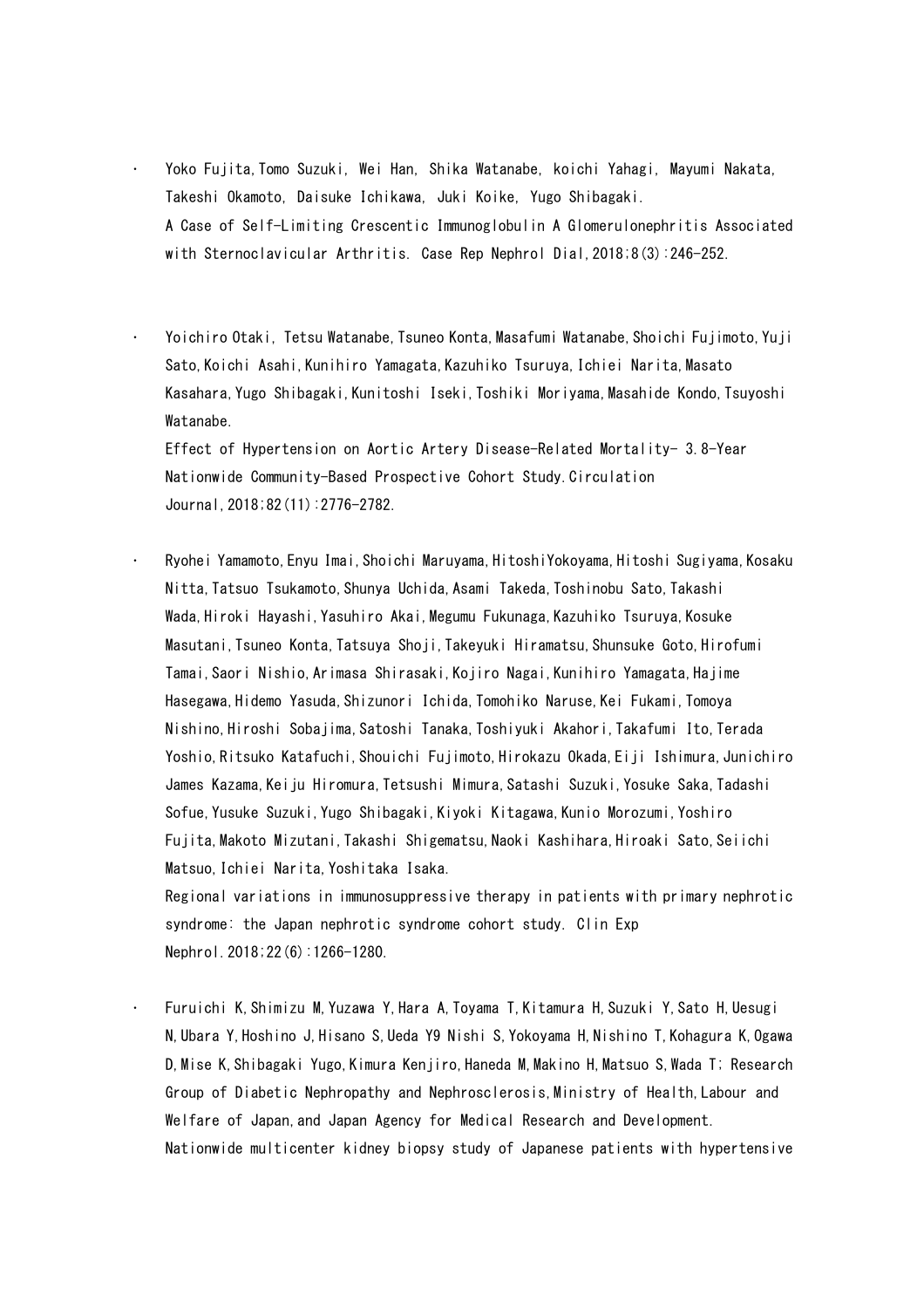nephrosclerosis. Clin Exp Nephrol.2018;22(3):629-637.

- Shinji Machida,Yugo Shibagaki,Tsutomu Sakurada. An inpatient educational program for chronic kidney disease. Clinical and Experimental Nephrology, 2018;:1-8.
- Yuhei Otobe,Koji Hiraki,Chiharu Hotta,Kazuhiro P. Izawa,Tsutomu Sakurada,Yugo Shibagaki.

The impact of the combination of kidney and physical function on cognitive decline over 2 years in older adults with pre-dialysis chronic kidney disease. Clinical and Experimental Nephrology, 2019; : 1-7.

- Hideyo Oguchi,Makoto Tsujita,Masahiko Yazawa,Takehiko Kawaguchi,Junichi Hoshino, Masahiro Kohzuki, Osamu Ito, Kunihiro Yamagata, Yugo Shibagaki, Tadashi Sofue.. The efficacy of exercise training in kidney transplant recipients: a meta-analysis and systematic review. Clinical and Experimental Nephrology,2018;23(2):275-284.
- Tominaga Naoto,Kida Keisuke,Inomata Takayuki,Sato Naoki,Izumi Tohru,Akashi Yoshihiro J, Shibagaki Yugo. Comparison of the effects of tolvaptan and furosemide on renal water and sodium excretion in patients with heart failure and advanced chronic kidney disease: a subanalysis of the K-STAR study. Clinical and Experimental Nephrology,2018;22(6):1395-1403.
- Kunitoshi Iseki, Tsuneo Konta, Koichi Asahi, Kunihiro Yamagata, Shouichi Fujimoto,Kazuhiko Tsuruya,Ichiei Narita,Masato Kasahara,Yugo Shibagaki,Toshiki Moriyama,Masahide Kondo,Chiho Iseki,Tsuyoshi Watanabe. Dipstick proteinuria and all-cause mortality among the general population. Clinical and Experimental Nephrology,2018;22(6):1331-1340.
- Takashi Wada,Eri Muso,Shoichi Maruyama,Akinori Hara,Kengo Furuichi,Kenichi Yoshimura,Mariko Miyazaki,Eiichi Sato,Masanori Abe,Yugo Shibagaki,Ichiei Narita,Hitoshi Yokoyama,Noriko Mori,Yukio Yuzawa,Takeshi Matsubara,Tatsuo Tsukamoto,Jun Wada,Takafumi Ito,Kosuke Masutani,Kazuhiko Tsuruya,Shoichi Fujimoto,Akihiro Tsuda,Hitoshi Suzuki,Kenji Kasuno,Yoshio Terada,Takeshi Nakata,Noriaki Iino,Shuzo Kobayashi.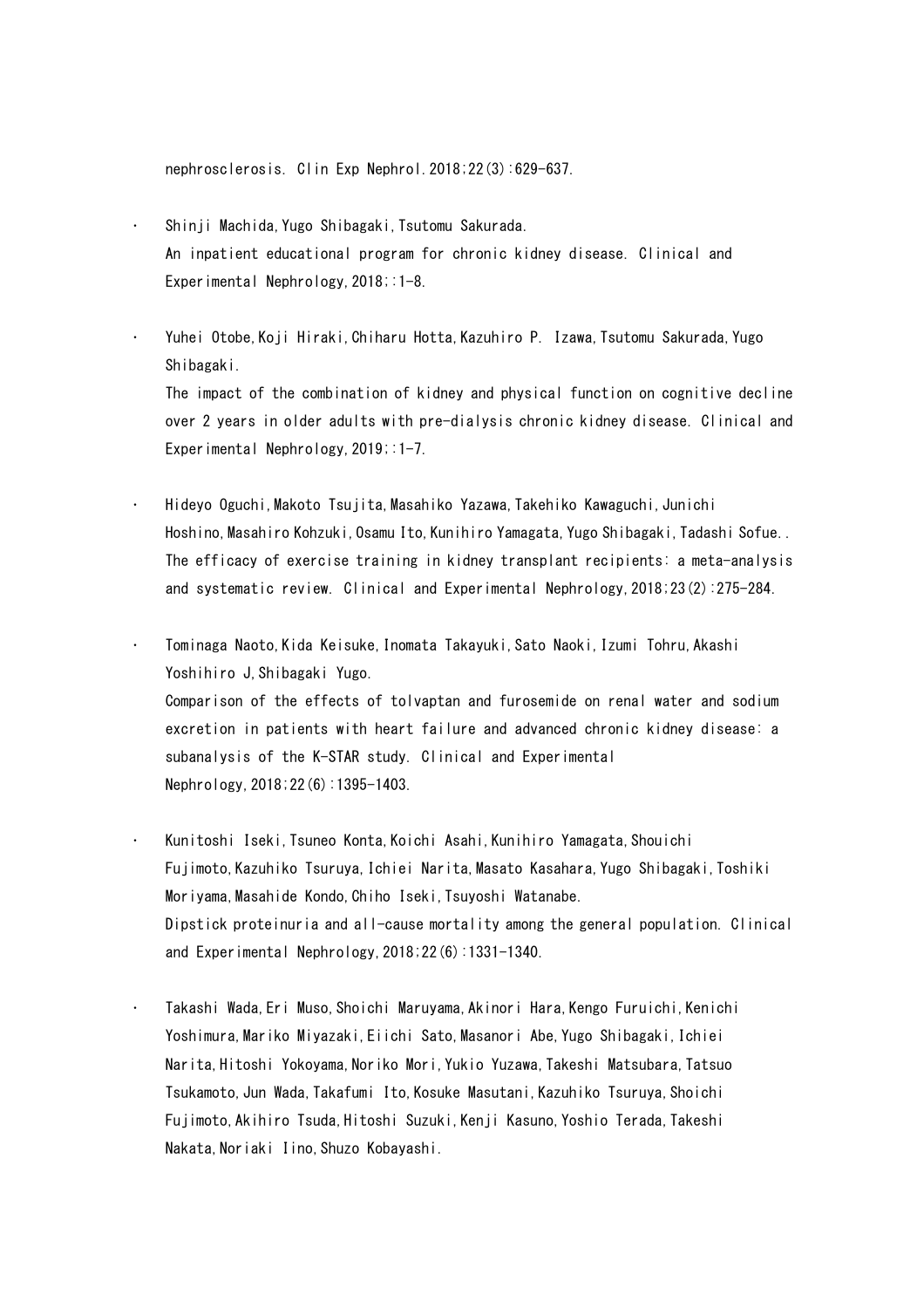Rationale and study design of a clinical trial to assess the effects of LDL apheresis on proteinuria in diabetic patients with severe proteinuria and dyslipidemia. Clinical and Experimental Nephrology,2018;22(3):591-596.

 Furuichi K,Shimizu M,Yuzawa Y,Hara A,Toyama T,Kitamura H,Suzuki Y,Sato H,Uesugi N,Ubara Y,Hohino J,Hisano S,Ueda Y,Nishi S,Yokoyama H,Nishino T,Kohagura K,Ogawa D,Mise K,Shibagaki Yugo,Makino H,Matsuo S,Wada T; Research Group of Diabetic Nephropathy,Ministry of Health,Labour and Welfare of Japan,and Japan Agency for Medical Research and Development.

Clinicopathological analysis of biopsy-proven diabetic nephropathy based on the Japanese classification of diabetic nephropathy. Clinical and Experimental Nephrology,2018;22(3):570-582.

 Yuji Sato,Shouichi Fujimoto,Tsuneo Konta,Kunitoshi Iseki,Toshiki Moriyama,Kunihi ro Yamagata,Kazuhiko Tsuruya,Ichiei Narita,Masahide Kondo,Masato Kasahara,Yugo S hibagaki,Koichi Asahi,Tsuyoshi Watanabe.

Anemia as a risk factor for all-cause mortality: obscure synergic effect of chronic kidney disease. Clinical and Experimental Nephrology,2018;22(2):388-394.

- Soichiro Kon,Tsuneo Konta,Kazunobu Ichikawa,Koichi Asahi,Kunihiro Yamagata, Shouichi Fujimoto,Kazuhiko Tsuruya,Ichiei Narita,Masato Kasahara,Yugo Shibagaki, Kunitoshi Iseki,Toshiki Moriyama,Masahide Kondo,Tsuyoshi Watanabe. Association between renal function and cardiovascular and all-cause mortality in the community-based elderly population: results from the Specific Health Check and Guidance Program in Japan. Clinical and Experimental Nephrology,2018;22(2):346-352.
- Sayuri Shirai,Naohiko Imai,Shina Sueki,Katsuomi Matsui,Naoto Tominaga,Tsutomu Sa kurada,Takashi Yasuda,Kenjiro Kimura,Yugo Shibagaki. Combined cyclosporine and prednisolone therapy using cyclosporine blood concentration monitoring for adult patients with new-onset minimal change nephrotic syndrome: a single-center pilot randomized trial. Clinical and Experimental Nephrology,2018;22(2):283-290.
- Ikeda Yuki,Inomata Takayuki,Kida Keisuke,Shibagaki Yugo,Sato Naoki,Izumi Toru,Ako Junya,Kanagawa Aquaresis Investigators. Different diuretic properties between tolvaptan and furosemide in congestive heart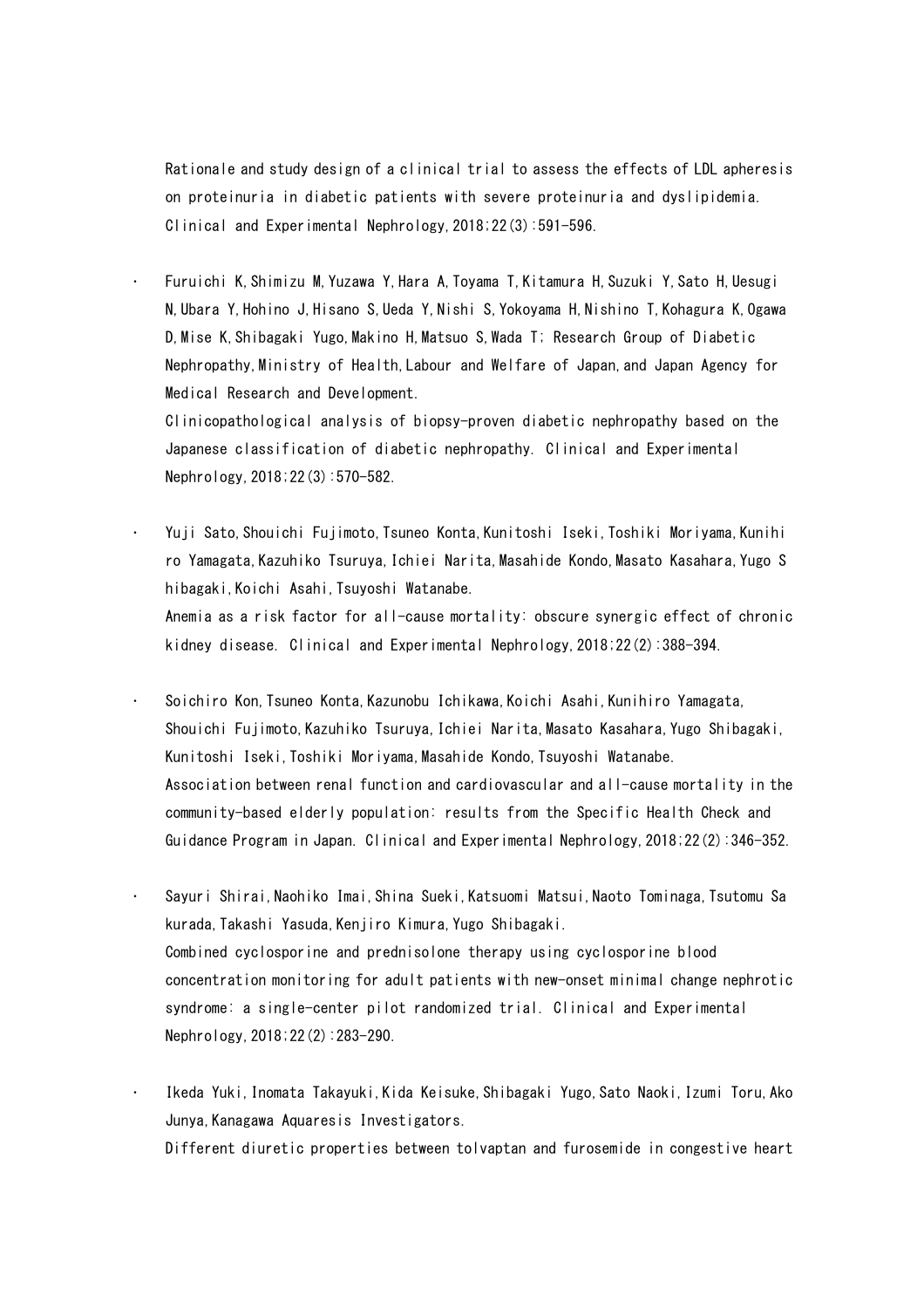failure patients with diuretic resistance and renal impairment: a subanalysis of the K-STAR. Heart and Vessels,2019;34(3):442-451.

- Okamoto Takeshi,Sakurada Tutomu,Koitabashi Kenichiro,Shibagaki Yugo. Changes to indications for tunneled cuffed catheter use in hemodialysis patients: A single-center experience. Hemodialysis International,2018;:10.1111/hdi.12697 .
- Shu Ushimaru, Daisuke Ichikawa, Masahiko Yazawa, Tomo Suzuki, Eri Okada, Junki Koike,Yugo Shibagaki. Tubulointerstitial Nephritis Associated with Enteritis and Sacroiliitis. Internal Medicine,2019;58(1):79-84.
- Keisei Kosaki,Atsuko Kamijo-Ikemori,Takeshi Sugaya,Koichiro Tanahashi,Nobuhiko Akazawa,Chihiro Hibi,Takashi Nakamura,Takayo Murase,Kenjiro Kimura,Yugo Shibagaki, Seiji Maeda. Habitual exercise decreases plasma xanthine oxidoreductase activity in middle-aged and older women. Journal of Clinical Biochemistry and Nutrition,2018;62(3):247-253.
- Kento Doi, Osamu Nishida, Takashi Shigematsu, Tomohito Sadahiro, Noritomo Itami,Kunitoshi Iseki,Yukio Yuzawa,Hirokazu Okada,Daisuke Koya,Hideyasu Kiyomoto,Yugo Shibagaki,Kenichi Matsuda,Akihiko Kato,Terumasa Hayashi,Tomonari Ogawa, Tatsuo Tsukamoto, Eisei Noiri, Shigeo Negi, Koichi Kamei, Hirotsugu Kitayama, Naoki Kashihara, Toshiki Moriyama, Yoshio Terada;The Japanese Clinical Practice Guideline for Acute Kidney Injury 2016 Committee. The Japanese Clinical Practice Guideline for acute kidney injury 2016. Journal of Intensive Care,2018;13(6):48-48.
- Shika Watanabe,Daisuke Ichikawa,Takeshi Sugaya,Keiichi Ohata,Kazuho Inoue,Seiko Hoshino,Kenjiro Kimura,Yugo Shibagaki,Atsuko Kamijo-Ikemori. Urinary Level of Liver-Type Fatty Acid Binding Protein Reflects the Degree of Tubulointerstitial Damage in Polycystic Kidney Disease. Kidney & Blood Pressure Research,2018;43(6):1716-1729.
- Kaori Kohatsu,Tomo Suzuki,Masahiko Yazawa,Koichi Yahagi,Daisuke Ichikawa,Junki Koike,Takashi Oda,Yugo Shibagaki. Granulomatosis With Polyangiitis Induced by Infection. Kidney Int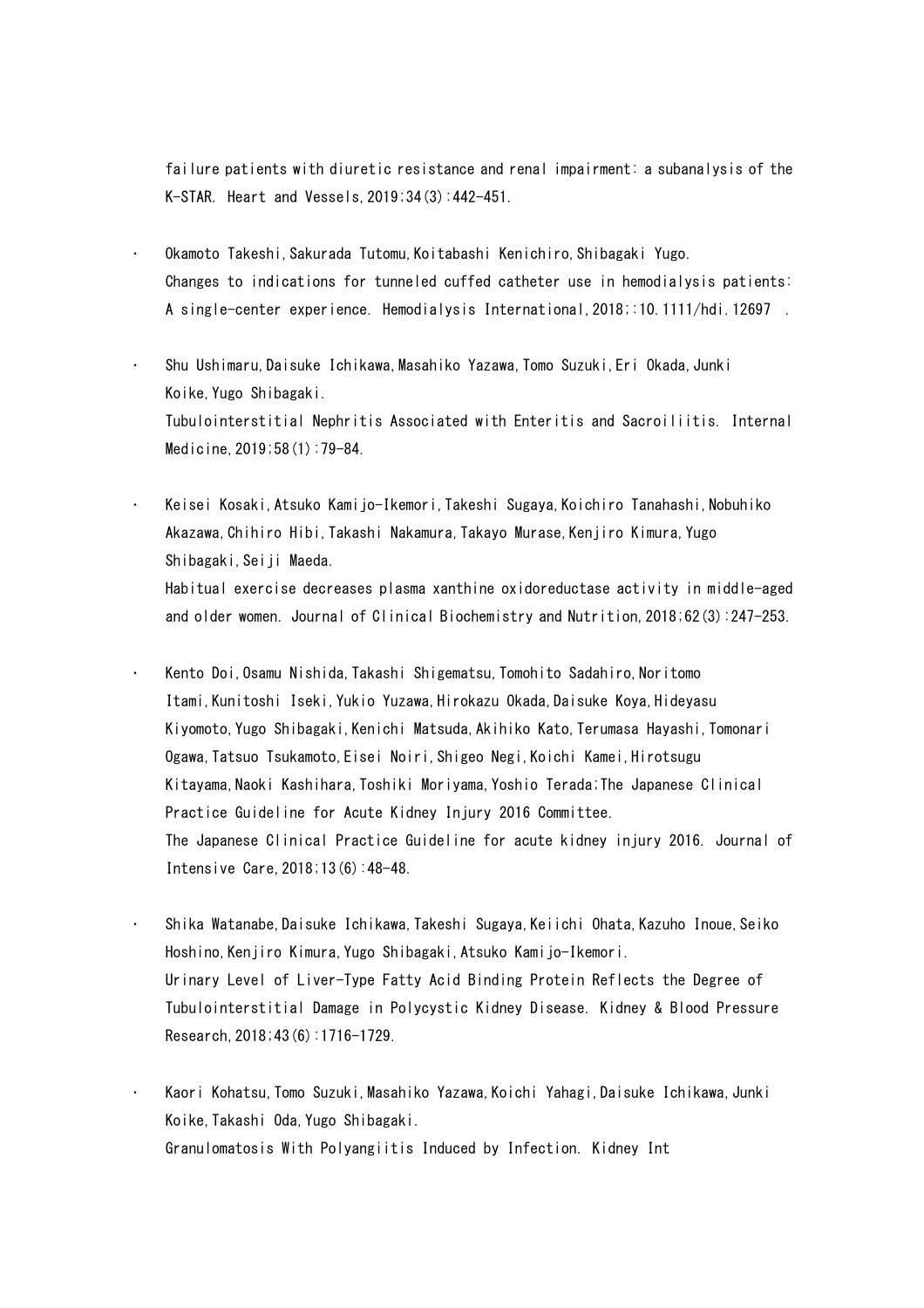Rep.,2018;4(2):341-345.

- Daisuke Ichikawa, Atsuko Kamijo-Ikemori, Takeshi Sugaya, Keiichi Ohata, Mikako Hisamichi,Seiko Hoshino,Kenjiro Kimura,Yugo Shibagaki. Utility of urinary tubular markers for monitoring chronic tubulointerstitial injury after ischemia-reperfusion. Nephrology (Carlton),2018;23(4):308-316.
- Yuhei Otobe,Koji Hiraki,Chiharu Hotta,Hajime Nishizawa,Kazuhiro P.Izawa,Yasuhiro Taki,Naohiko Imai,Tsutomu Sakurada,Yugo Shibagaki. Mild cognitive impairment in older adults with pre-dialysis patients with chronic kidney disease: Prevalence and association with physical function. Nephrology (Carlton).,2019;24(1):50-55.
- Tomo Suzuki,Naohiko Imai,Mikako Hisamichi,Daisuke Ichikawa,Junki Koike,Yugo Shibagaki. Can nutcracker phenomenon cause glomerular hematuria?. Nephrology (Carlton).,2018;23(5):495-495.
- Iseki Kunitoshi,Konta Tsuneo,Asahi Koichi,Yamagata Kunihiro,Fujimoto Shouichi, Tsuruya Kazuhiro, Narita Ichiei, Kasahara Masato, Shibagaki Yugo, Moriyama Toshiki,Kondo Masahide,Iseki Chiho,Watanabe Tsuyoshi; Design of the Comprehensive Health Care System for Chronic Kidney Disease (CKD) Based on the Individual Risk Assessment by Specific Health Check. Association of dipstick hematuria with all-cause mortality in the general population:
	- results from the specific health check and guidance program in Japan. Nephrology Dialysis Transplantation,2018;33(5):825-832.
- Watanabe Daiki,Machida Shinji,Matsumoto Naoki,Shibagaki Yugo,Sakurada Tsutomu. Age modifies the association of dietary protein intake with all-cause mortality in patients with chronic kidney disease. Nutrients,2018;10(11):1744.
- Tominaga N, Fernandez SJ, Mete M, Shara NW, Verbalis JG. Hyponatremia and the risk of kidney stones: A matched case-control study in a large U.S. health system. PLoS One.,2018;13(9):e0203942.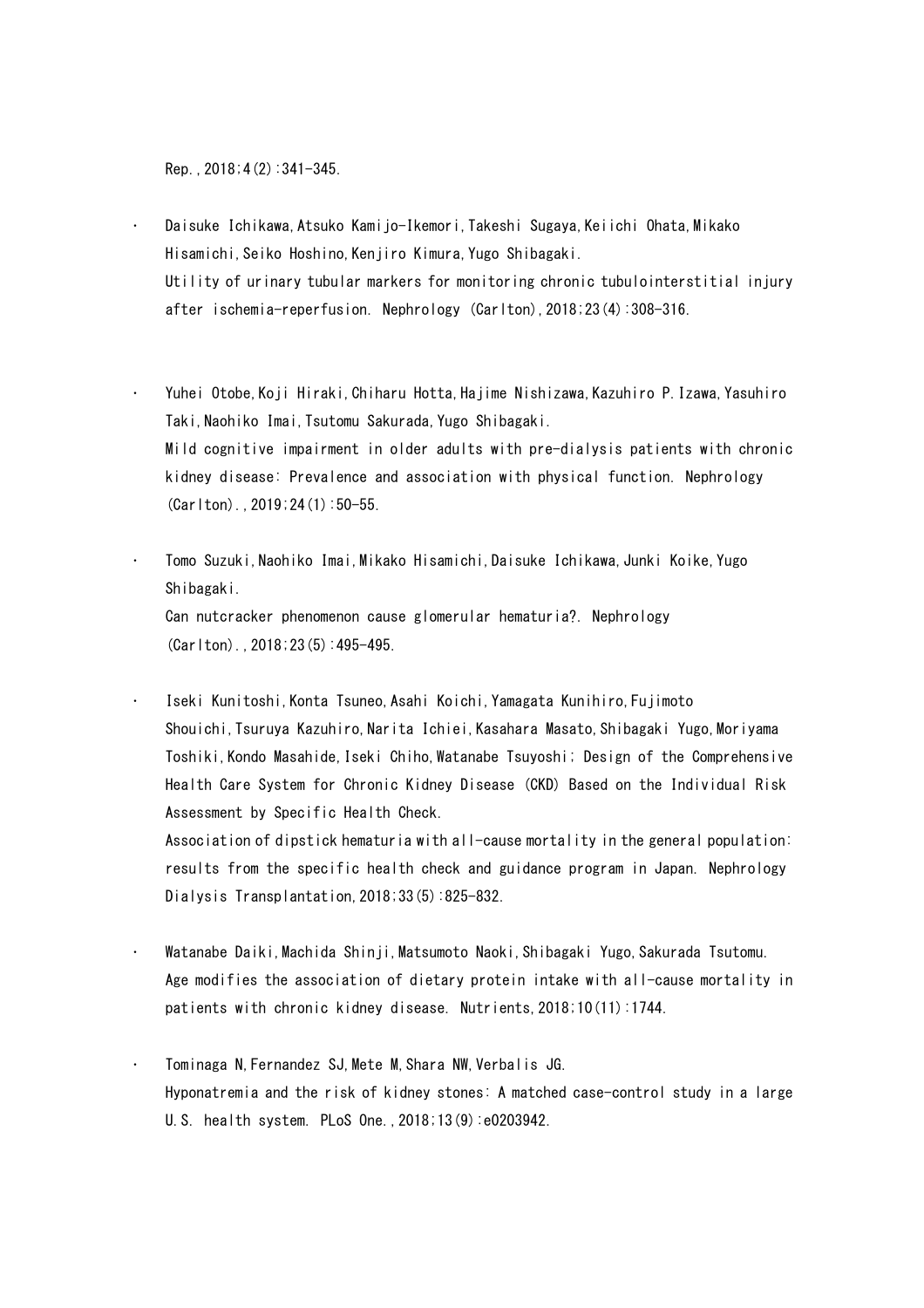- Tsutomu Sakurada,Hitoshi Kotake,Kenichiro Koitabashi ,Yugo Shibagaki. Subcutaneous Cuff Migrates After Initiation of Peritoneal Dialysis. Peritoneal Dialysis International,2018;38(3):229-231.
- Oishi Daisuke,Sakurada Tutomu,Shibagaki Yugo,Kimura Kenjiro. Physical activity in patients undergoing automated and continuous ambulatory peritoneal dialysis: A cross-sectional study. Saudi J Kidney Dis Transpl. 2019;30(1):265-267.
- Yasuhiro Taki,Naohiko Imai,Shigeki Kojima,Nagayuki Kaneshiro,Yugo Shibagaki. Sunitinib therapy as a cause of diffuse digestive tract hemorrhage in end-stage renal disease patient. Saudi J Kidney Dis Transpl.2018;29(2):483-484.
- Ogata E,Asahi K,Yamaguchi S,Iseki K,Sato H,Moriyama T,Yamagata K,Tsuruya K,Fujimoto S,Narita I,Konta T,Kondo M,Shibagaki Y,Kasahara M,Watanabe T,Shimabukuro M. Low fasting plasma glucose level as a predictor of new-onset diabetes mellitus on a large cohort from a Japanese general population. Scientific Reports,2018;8(1):13927.
- Hiroyuki Hirai,Koichi Asahi,Satoshi Yamaguchi,Hirotaka Mori,Hiroaki Satoh,Kunitoshi Iseki,Toshiki Moriyama,Kunihiro Yamagata,Kazuhiko Tsuruya,Shouichi Fujimoto,Ichiei Narita, Tsuneo Konta, Masahide Kondo, Yugo Shibagaki, Masato Kasahara, Tsuyoshi Watanabe & Michio Shimabukuro.

New risk prediction model of coronary heart disease in participants with and without diabetes: Assessments of the Framingham risk and Suita scores in 3-year longitudinal database in a Japanese population. Scientific reports,2019;9:10.1038/s41598-019-39049-w.

- Masahiko Yazawa,Hideo Sasaki,Yuko Sakurai,Hiroya Kudo,Ryuto Nakazawa,Tatsuya Chikaraishi,Yugo Shibagaki. Early post-transplant diagnosis of cytomegalovirus esophagitis in an ABO-incompatible kidney transplant recipients: a case report. Transpl Infect Disease,2018;20(2):e12827.
- 祖父江理,谷澤雅彦,辻田誠,小口英世,西平守邦,豊田麻理子,乾政志,上田修史,串田吉生, 鈴木仁.
- 腎移植後レシピエントにおける腎移植後 IgA 腎症の非侵襲的診断法確立を目的とした多施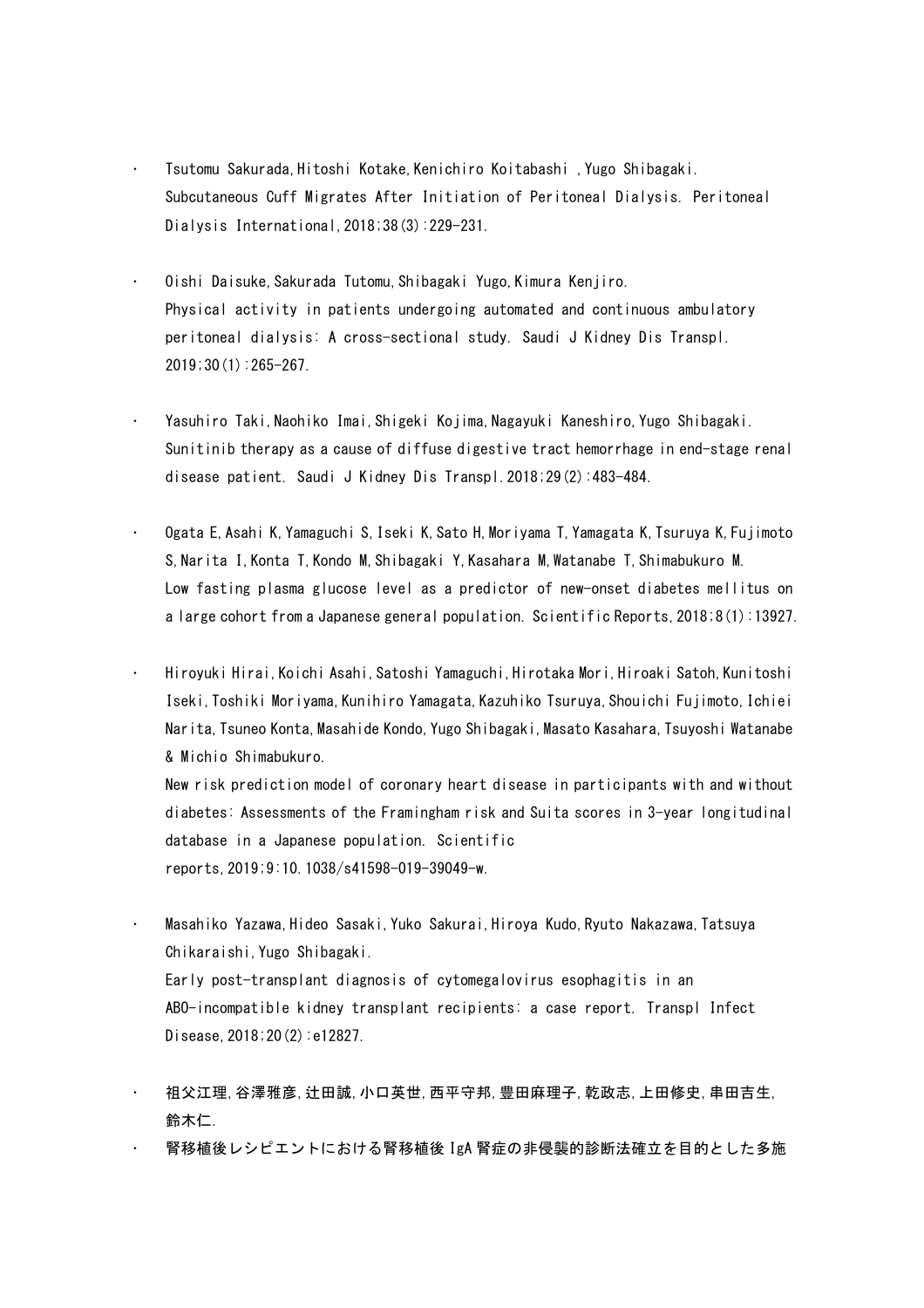設共同前向き観察研究 途中経過報告. 日本臨床腎移植学会雑誌,2018;6(2):241-250.

- 町田慎治,谷澤雅彦,今井直彦,櫻井裕子,中目真理子,佐々木秀郎,力石辰也,柴垣有吾. 生体腎移植ドナーの術 1 年後 QOL に関する検討. 日本臨床腎移植学会雑 誌, 2018;6(2):201-204.
- 佐々木秀郎,吉池美紀,関根美紀,岩田鉄平,藤本瑛介,目時弘彰,勝岡由一,相田紘一朗,中澤 龍斗,丸井祐二,寺下真帆,谷澤雅彦,柴垣有吾. 腎移植患者におけるリアルタイム PCR 法を用いた血中 Epstein-Barr Virus 定量の試み. 日 本臨床腎移植学会雑誌,2018;6(2):192-195.
- 西慎一,柴垣有吾,花房規男,斎藤知栄,山縣邦弘. 腎移植から透析再導入に至った症例に関する全国アンケート調査結果. 日本臨床腎移植学 会雑誌,2018;6(1):37-41.
- 寺下真帆,長谷川正宇,小板橋賢一郎,櫻田勉,柴垣有吾. 多剤耐性緑膿菌の出口部・トンネル感染に対して出口部変更術を実施した意思疎通困難な 腹膜透析患者の 1 例. 腎と透析別冊アクセス 2018,2018;85(別冊):59-61.
- 仲田真由美,小板橋賢一郎,櫻田勉,谷澤雅彦,佐々木秀郎,力石辰也,柴垣有吾. 移植前 dialysis modality が生体腎移植に与える影響. 腎と透析別冊腹膜透析 2018,2018;85(別冊):74-76 .
- 櫻田勉,小板橋賢一郎,谷澤雅彦,柴垣有吾. 腹膜透析患者における腎移植. 腎と透析別冊 腹膜透析 2018, 2018;85(別冊):57-58.
- 藤田陽子,小島茂樹,小板橋賢一郎,櫻田勉,柴垣有吾. 中性加熱滅菌ブドウ糖透析液使用腹膜透析患者におけるブドウ糖曝露量と腹膜平衡試験の 関連. 腎と透析別冊腹膜透析 2018,2018;85(別冊):239-240.

## 症例報告

 Shohei Yamada,Masahiko Yazawa,Makoto Yamamoto,Kenichiro Koitabashi,Daisuke Ichikawa,Jyunki Koike,Yugo Shibagaki. A case of biopsy-proven oxaliplatin-induced acute tubulointerstitial nephritis with thrombocytopenia and anemia. CEN Case Rep.,2019;:1-6.